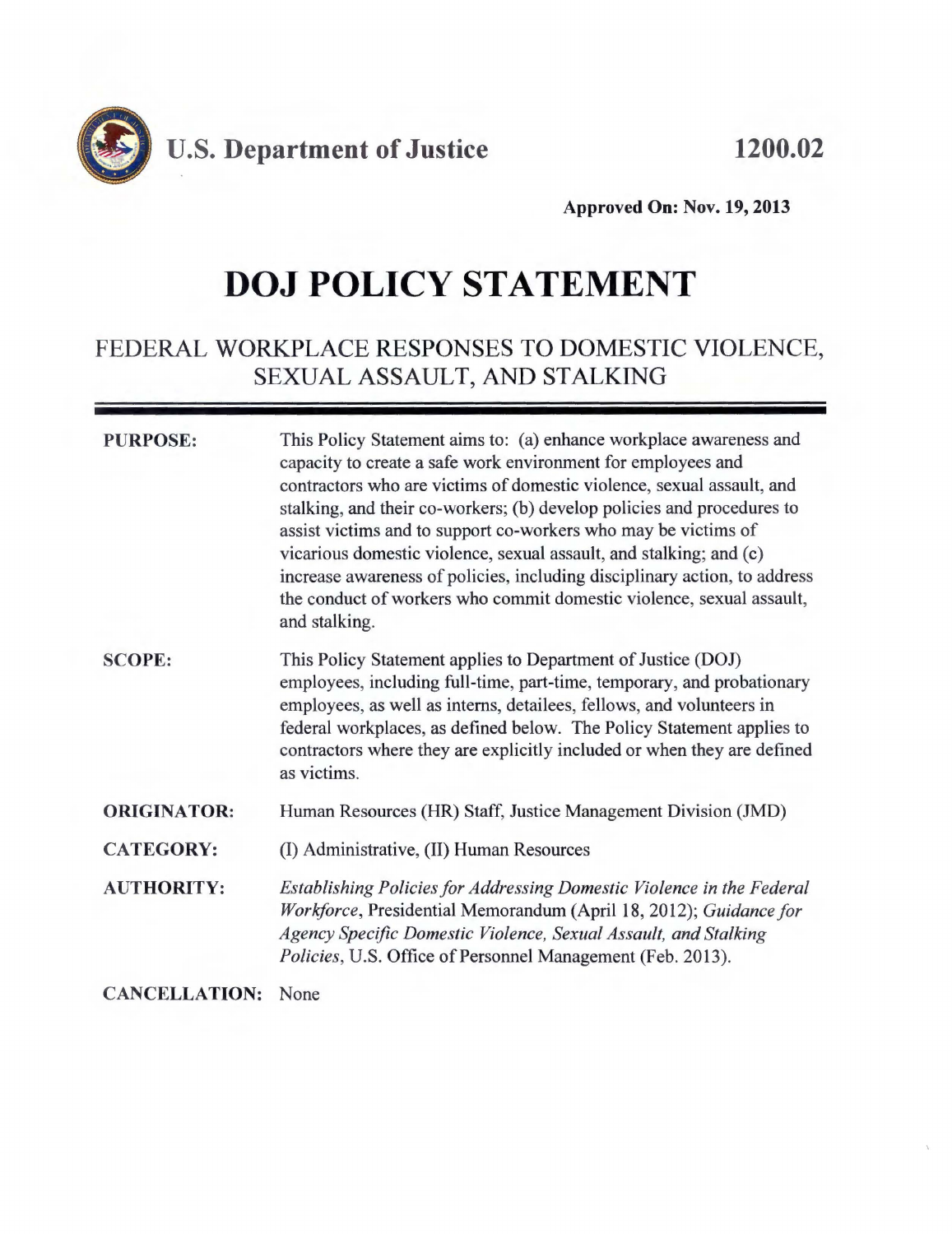**DISTRIBUTION:** This Policy Statement is distributed electronically to all Department componen[ts as well as po](https://portal.doj.gov/dm/Pages/Directives.aspx)sted to the DOJ Directives electronic repository (SharePoint).

arePoint).<br>A<br>ey General

**APPROVED BY:** James M. Cole

Deputy Attorney General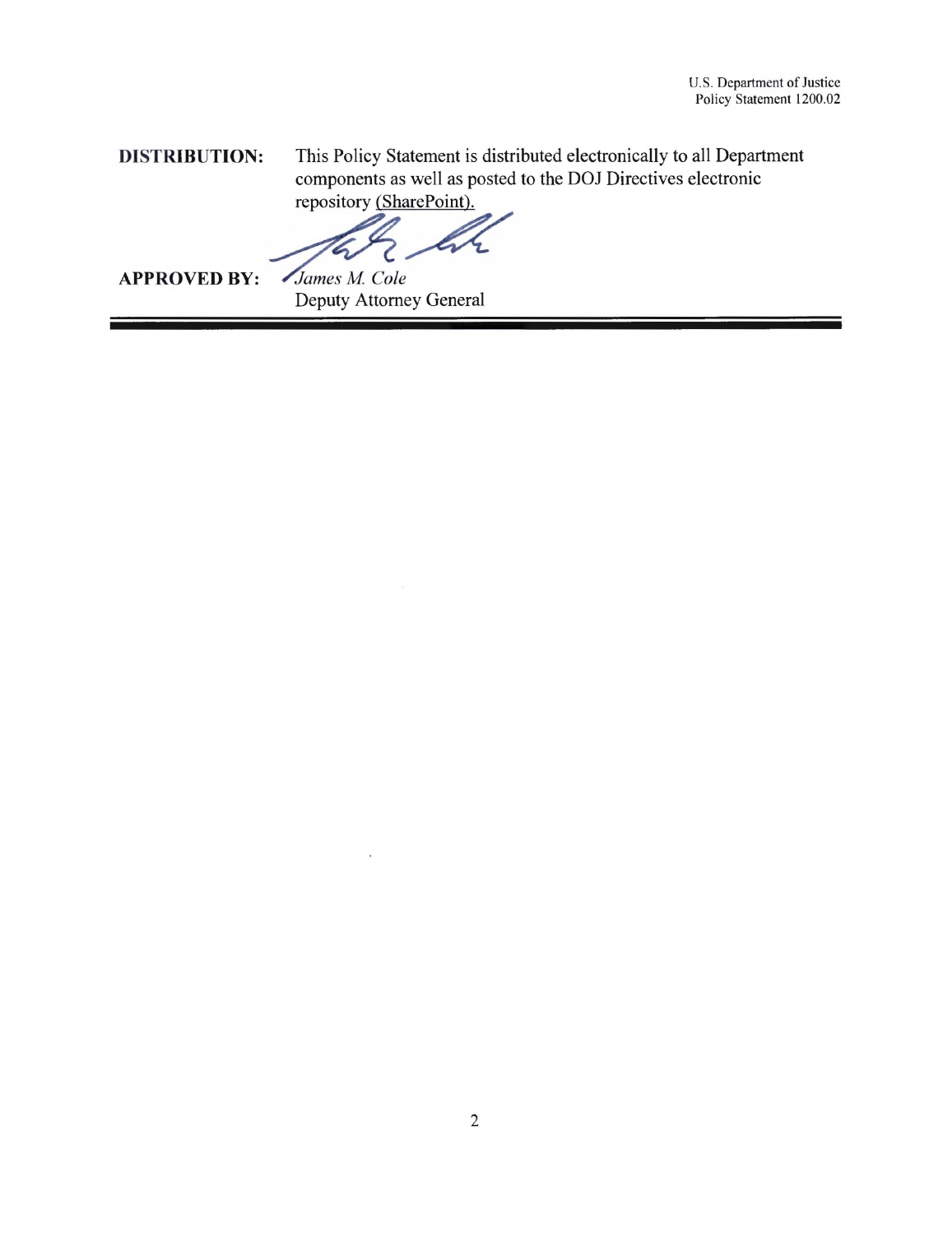### **ACTION LOG**

 noted in the action log. All DOJ directives are reviewed, at minimum, every five years and revisions are made as necessary. The action log records dates of approval, recertification, and cancellation, as well as major and minor revisions to this directive. A brief summary of all revisions will be noted. In the event this directive is cancelled, superseded, or supersedes another directive, that will also be

| <b>Action</b>           | <b>Authorized by</b> | Date       | <b>Summary</b>                 |
|-------------------------|----------------------|------------|--------------------------------|
| <b>Initial Document</b> | James M. Cole,       | 11/19/2013 | Initial Approval of DOJ Policy |
| Approval                | Deputy Attorney      |            | <b>Statement on Federal</b>    |
|                         | General              |            | <b>Workplace Responses to</b>  |
|                         |                      |            | Domestic Violence, Sexual      |
|                         |                      |            | Assault, and Stalking          |
|                         |                      |            |                                |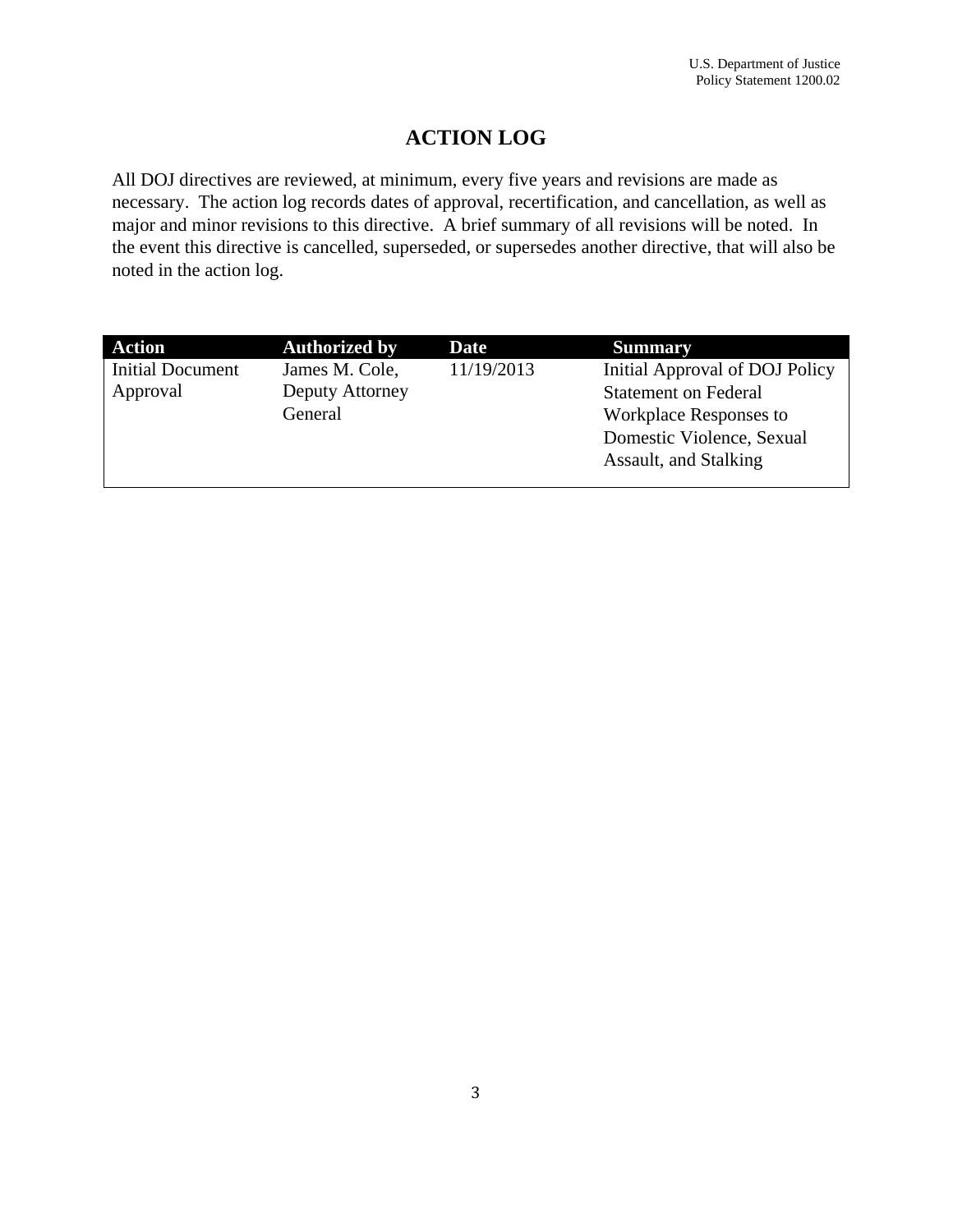## **TABLE OF CONTENTS**

| I. |                                                                       |  |
|----|-----------------------------------------------------------------------|--|
|    |                                                                       |  |
|    |                                                                       |  |
|    |                                                                       |  |
|    |                                                                       |  |
|    |                                                                       |  |
|    |                                                                       |  |
|    |                                                                       |  |
|    |                                                                       |  |
|    | I.                                                                    |  |
|    |                                                                       |  |
|    |                                                                       |  |
|    | B. Justice Management Division and Office on Violence Against Women13 |  |
|    |                                                                       |  |
|    |                                                                       |  |
|    |                                                                       |  |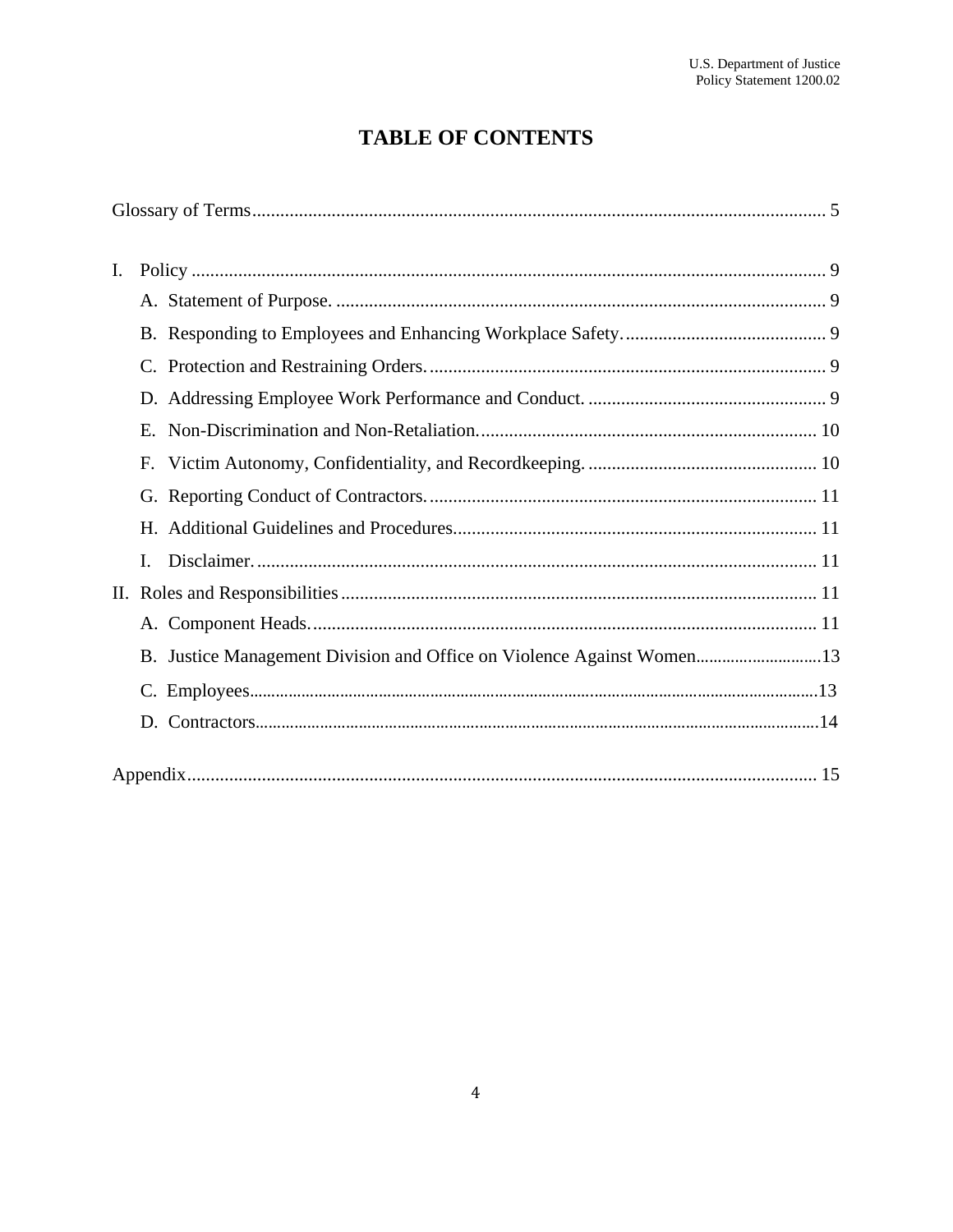## **GLOSSARY OF TERMS**

<span id="page-4-0"></span>

| <b>DEFINITIONS</b><br><b>Term</b>              | <b>Definition</b>                                                                                                                                                                                                                                                                                                                                                                                                                                                                                                                                                                                                                                                                                                                                                                                                                                                                                                                                                          |
|------------------------------------------------|----------------------------------------------------------------------------------------------------------------------------------------------------------------------------------------------------------------------------------------------------------------------------------------------------------------------------------------------------------------------------------------------------------------------------------------------------------------------------------------------------------------------------------------------------------------------------------------------------------------------------------------------------------------------------------------------------------------------------------------------------------------------------------------------------------------------------------------------------------------------------------------------------------------------------------------------------------------------------|
| <b>Contracting Officer</b>                     | An employee with authority to act on behalf of the federal government<br>to enter into, administer, or terminate contracts with vendors.                                                                                                                                                                                                                                                                                                                                                                                                                                                                                                                                                                                                                                                                                                                                                                                                                                   |
| <b>Contracting Officer's</b><br>Representative | An employee designated and authorized in writing by a contracting<br>officer to perform specific technical or administrative functions.                                                                                                                                                                                                                                                                                                                                                                                                                                                                                                                                                                                                                                                                                                                                                                                                                                    |
| Contractor                                     | An employee of a private business or organization, that has a federal<br>contract or subcontract supporting DOJ, or an individual with such a<br>contract, and who is assigned to work in a DOJ workplace.                                                                                                                                                                                                                                                                                                                                                                                                                                                                                                                                                                                                                                                                                                                                                                 |
| <b>Disclosure</b>                              | A disclosure is access to or exposure of information provided by or<br>about a victim related to incidents or concerns of domestic violence,<br>sexual assault, or stalking, relating to the victim.                                                                                                                                                                                                                                                                                                                                                                                                                                                                                                                                                                                                                                                                                                                                                                       |
| <b>Domestic Violence</b>                       | Domestic violence is a pattern of coercive behavior, including acts or<br>threatened acts, that are used by a perpetrator to gain power and<br>control over a current or former spouse, current or former intimate<br>partner, or person with whom the perpetrator shares a child in<br>common. This behavior includes, but is not limited to, physical or<br>sexual violence, emotional and/or psychological intimidation, verbal<br>abuse, stalking, economic control, harassment, threats, physical<br>intimidation, or injury. Domestic violence can occur in any<br>relationship, regardless of socio-economic status, education level,<br>cultural background, age, gender, race, ethnicity, sexual orientation,<br>gender identity, or religion. Domestic violence can occur in<br>heterosexual and same-sex intimate relationships, including marital,<br>cohabiting, or dating relationships that are not dependent on the<br>existence of a sexual relationship. |
| <b>Employee</b>                                | An employee is any person employed by the Department of Justice,<br>including its component bureaus, offices, boards, and divisions. For<br>purposes of this Policy Statement, the term employee includes interns,<br>detailees, fellows, and volunteers working at the Department, but does<br>not include contractors.                                                                                                                                                                                                                                                                                                                                                                                                                                                                                                                                                                                                                                                   |
| <b>Employer</b>                                | For the purposes of this Policy Statement, employer is the Department<br>of Justice, including its component bureaus, offices, boards, and<br>divisions.                                                                                                                                                                                                                                                                                                                                                                                                                                                                                                                                                                                                                                                                                                                                                                                                                   |
| <b>Federal Workplace</b>                       | An employee is considered to be in the federal workplace while in, or<br>using the resources of, federal offices, facilities, employer-approved<br>telework or other work sites, equipment, or vehicles, or anywhere that                                                                                                                                                                                                                                                                                                                                                                                                                                                                                                                                                                                                                                                                                                                                                  |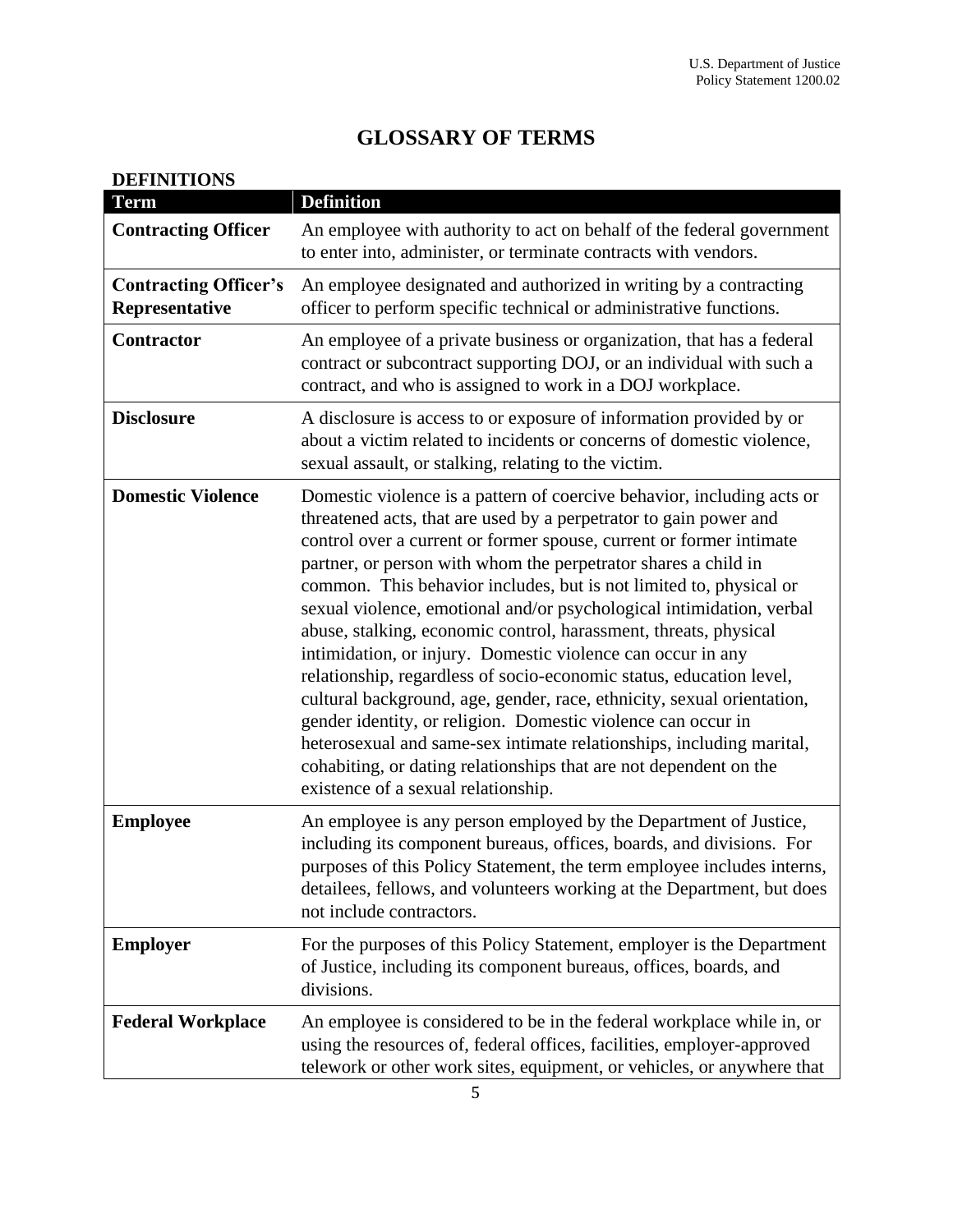|                                                  | Policy Statement 1200.02                                                                                                                                                                                                                                                                                                                                                                                                                                                                                                                                                                                                                                                                                                                                                                                                                                                                                                                                                               |
|--------------------------------------------------|----------------------------------------------------------------------------------------------------------------------------------------------------------------------------------------------------------------------------------------------------------------------------------------------------------------------------------------------------------------------------------------------------------------------------------------------------------------------------------------------------------------------------------------------------------------------------------------------------------------------------------------------------------------------------------------------------------------------------------------------------------------------------------------------------------------------------------------------------------------------------------------------------------------------------------------------------------------------------------------|
|                                                  | an employee is conducting business on behalf of the Department, or<br>while on work-related travel. The availability and character of a<br>Department response to a workplace-related incident may be<br>dependent upon the location at issue.                                                                                                                                                                                                                                                                                                                                                                                                                                                                                                                                                                                                                                                                                                                                         |
| Perpetrator                                      | A perpetrator is an individual who commits or threatens to commit an<br>act of domestic violence, sexual assault, and/or stalking.                                                                                                                                                                                                                                                                                                                                                                                                                                                                                                                                                                                                                                                                                                                                                                                                                                                     |
| <b>Protection or</b><br><b>Restraining Order</b> | A protection order, also called a restraining order or stay-away order,<br>is an order issued by a court to protect a victim from a perpetrator.<br>Such orders may also establish child custody and visitation guidelines<br>and provide for forms of economic security, like rent or mortgage<br>payments, which last for the duration of the order. Protection orders<br>may issue in criminal cases as a condition of probation or condition of<br>release, particularly in a domestic violence, sexual assault, or stalking<br>related crime.                                                                                                                                                                                                                                                                                                                                                                                                                                     |
| <b>Sexual Assault</b>                            | Sexual assault refers to a range of behaviors, including but not limited<br>to, a completed nonconsensual sex act (e.g., rape), an attempted<br>nonconsensual sex act, and/or abusive sexual contact (i.e., unwanted<br>touching). Sexual assault includes any sexual act or behavior that is<br>perpetrated when someone does not or cannot consent. Lack of<br>consent may be inferred when a perpetrator uses force, harassment,<br>threat of force, threat of adverse personnel or disciplinary action, or<br>other coercion, or when the victim is asleep, incapacitated,<br>unconscious, or physically or legally incapable of consent. Managers<br>should consult appropriate counsel if they have questions regarding a<br>particular situation in which consent is an issue.                                                                                                                                                                                                  |
| <b>Sexual Harassment</b>                         | Sexual harassment refers to unwelcome sexual advances, requests for<br>sexual favors, and other verbal or physical conduct of a sexual nature<br>when this conduct explicitly or implicitly affects an individual's<br>employment, unreasonably interferes with an individual's work<br>performance, or creates an intimidating, hostile, or offensive work<br>environment and is generally prohibited under Title VII of the Civil<br>Rights Act of 1964. Sexual assault is a form of sexual harassment<br>prohibited by Title VII, but most sexual harassment does not rise to<br>the level of sexual assault. This Policy Statement only addresses<br>sexual assault. For sexual harassment that does not rise to the level of<br>sexual assault, components should follow the Department of Justice<br>Sexual Harassment Policy (http://www.justice.gov/jmd/eeos/sexual-<br>harassment.html) and guidance from the EEOC<br>(http://www.eeoc.gov/laws/types/sexual_harassment.cfm). |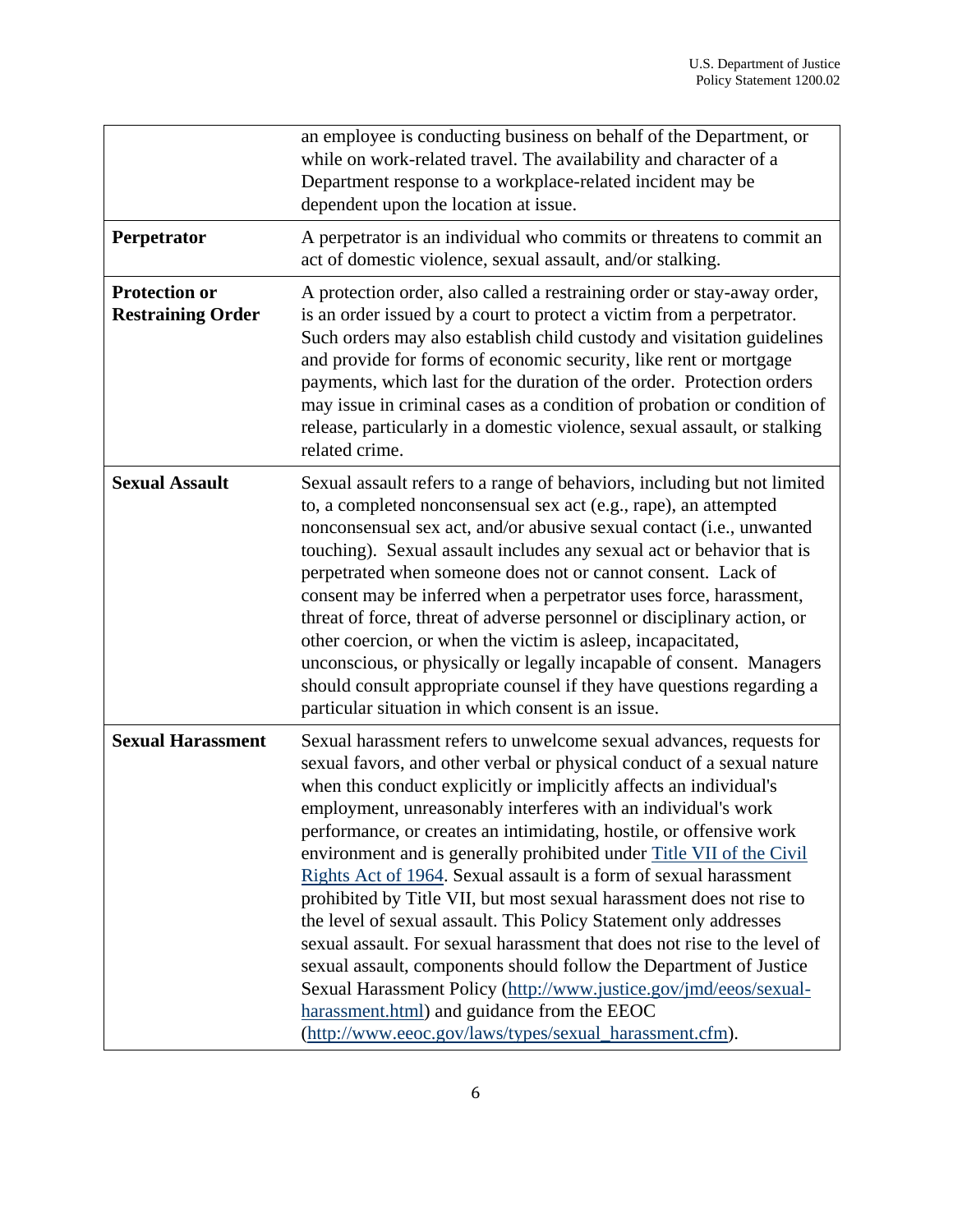| <b>Stalking</b>                       | Stalking refers to harassing, unwanted or threatening conduct that<br>causes a victim to reasonably fear for his or her safety or the safety of<br>a family member. Stalking conduct can include, but is not limited to:<br>following or spying on a person; appearing uninvited and unwanted at<br>a person's home or work; waiting at places in order to make unwanted<br>contact with a person or to monitor a person; leaving undesired items<br>(e.g., presents or flowers) for a person; and posting information or<br>spreading rumors about a person on the Internet, in a public place, or<br>by word of mouth. It also includes "cyberstalking": following a<br>person's Internet activity with malicious intent, hacking into<br>someone's email, making anonymous contact with someone over the<br>Internet or by email, or otherwise using technology to make unwanted<br>contact. Stalking may occur through use of technology including, but<br>not limited to, e-mail, voice-mail, text messaging, and use of GPS and<br>social networking sites. |
|---------------------------------------|-------------------------------------------------------------------------------------------------------------------------------------------------------------------------------------------------------------------------------------------------------------------------------------------------------------------------------------------------------------------------------------------------------------------------------------------------------------------------------------------------------------------------------------------------------------------------------------------------------------------------------------------------------------------------------------------------------------------------------------------------------------------------------------------------------------------------------------------------------------------------------------------------------------------------------------------------------------------------------------------------------------------------------------------------------------------|
| Workplace-related<br><b>Incidents</b> | Workplace-related incidents of domestic violence, sexual violence,<br>and stalking include acts, attempted acts, or threatened acts by or<br>against employees or contractors, and/or against victims' families or<br>property, that occur in the federal workplace or that occur outside the<br>workplace but have an impact on the workplace, including making the<br>victim feel unsafe in the workplace.                                                                                                                                                                                                                                                                                                                                                                                                                                                                                                                                                                                                                                                      |
| <b>Workplace Safety</b><br>Plan       | A workplace safety plan is a strategy developed in collaboration with a<br>victim to implement workplace safety options, including but not<br>limited to: handling of court protection orders, procedures for alerting<br>security personnel, temporary or permanent adjustments to work<br>schedules and locations, change in parking spots, and requests for<br>escorts around workplace facilities.                                                                                                                                                                                                                                                                                                                                                                                                                                                                                                                                                                                                                                                            |
| <b>Victim</b>                         | For purposes of this Policy Statement, the term victim means an<br>employee or contractor who has experienced, or discloses information<br>related to, incidents or concerns related to domestic violence, sexual<br>assault, or stalking for himself or herself. A victim may know the<br>perpetrator, such as a co-worker or supervisor, and/or may be involved<br>in a dating or marital relationship with perpetrator, or the perpetrator<br>may be unknown to the victim.                                                                                                                                                                                                                                                                                                                                                                                                                                                                                                                                                                                    |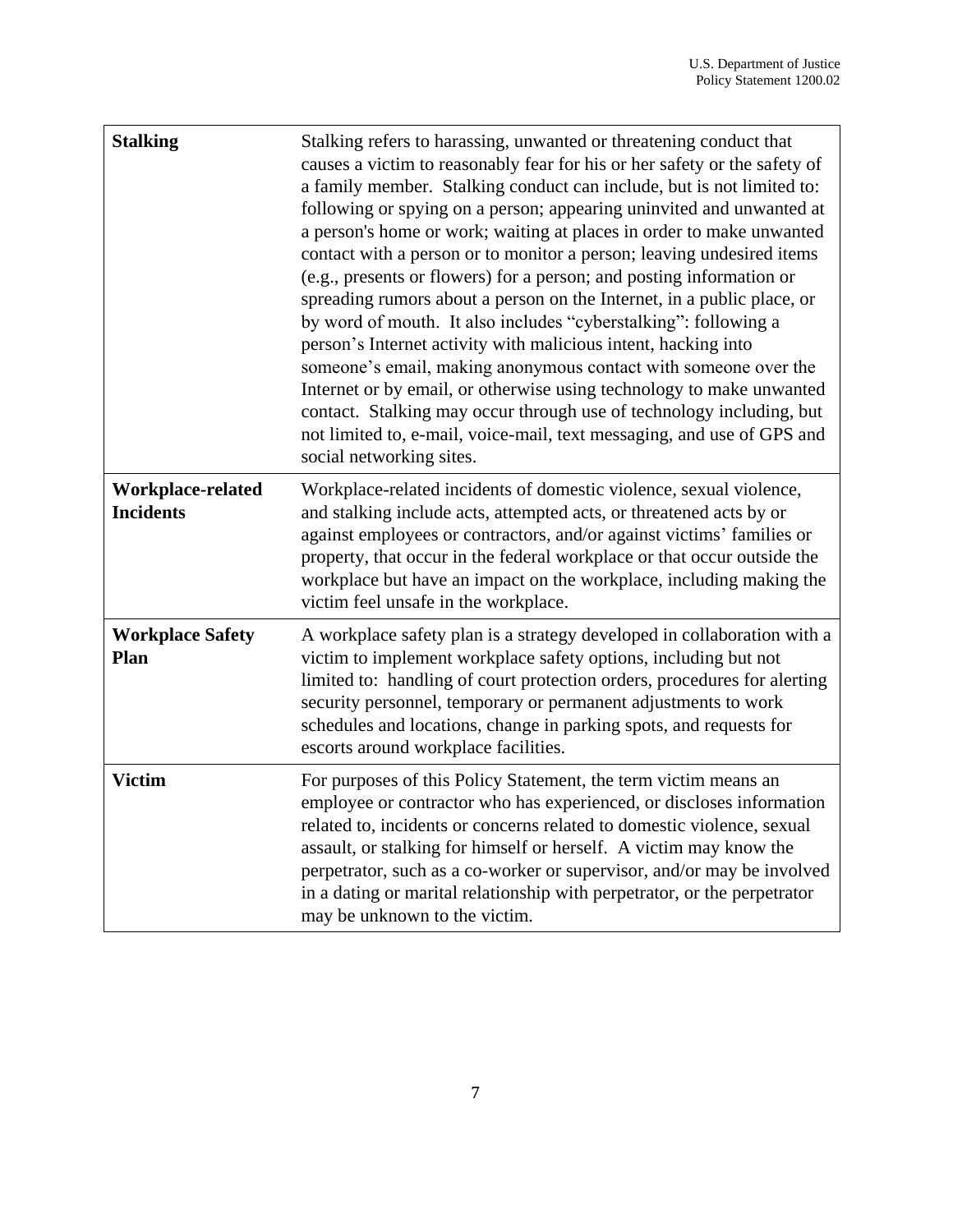#### **ACRONYMS**

| Acronym     | <b>Meaning</b>                                 |  |
|-------------|------------------------------------------------|--|
| C.F.R.      | Code of Federal Regulations                    |  |
| <b>DOJ</b>  | Department of Justice                          |  |
| <b>EAP</b>  | <b>Employee Assistance Program</b>             |  |
| <b>EEO</b>  | <b>Equal Employment Opportunity</b>            |  |
| <b>EEOC</b> | <b>Equal Employment Opportunity Commission</b> |  |
| <b>FPS</b>  | <b>Federal Protective Service</b>              |  |
| <b>NSI</b>  | National Security Information                  |  |
| <b>SPM</b>  | <b>Security Programs Manager</b>               |  |
| <b>JMD</b>  | <b>Justice Management Division</b>             |  |
| <b>OVW</b>  | Office on Violence Against Women               |  |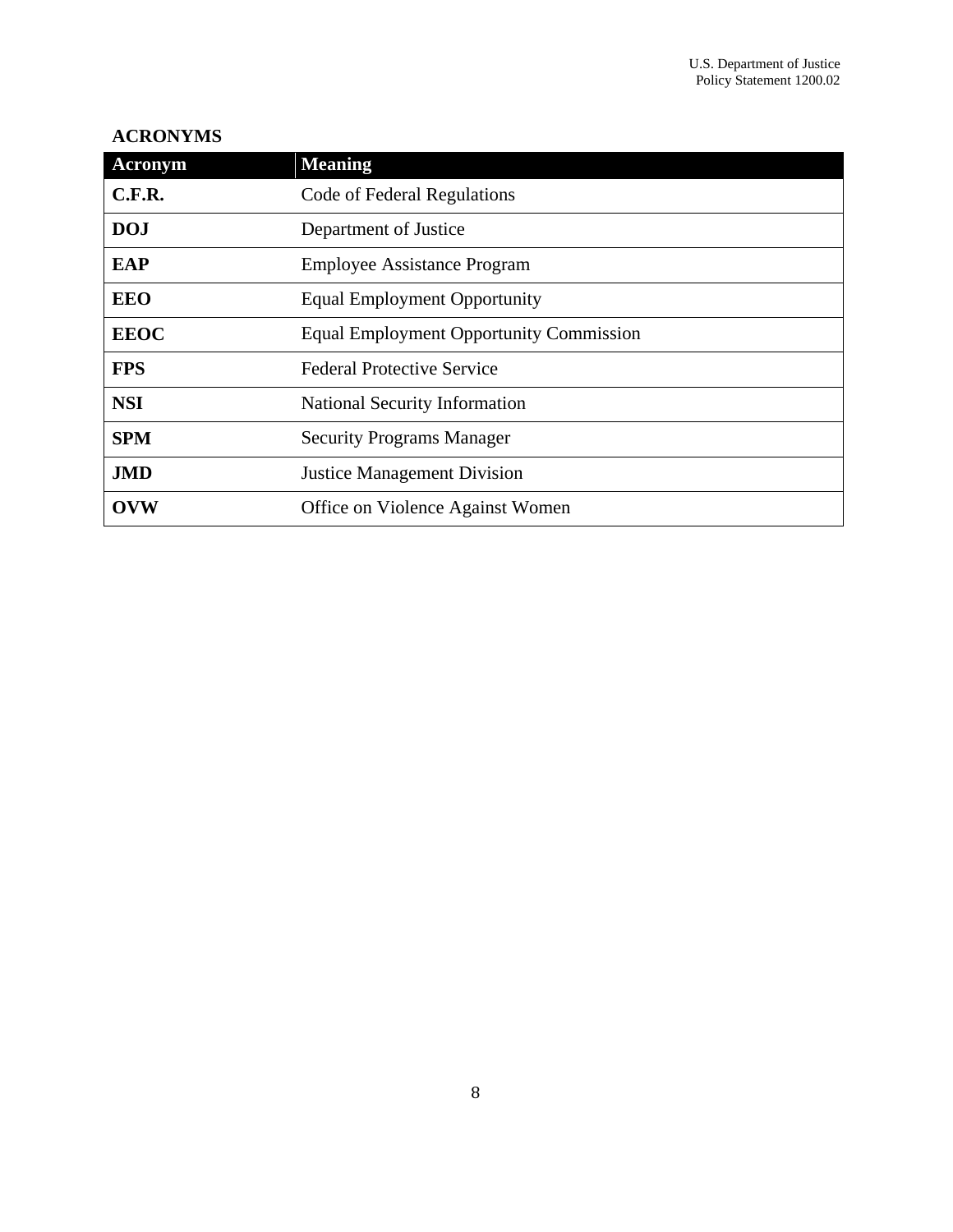#### <span id="page-8-1"></span><span id="page-8-0"></span>**I. Policy**

- **A. Statement of Purpose.** Domestic violence, sexual assault, and stalking are serious employer, the federal government seeks to be a model in its response to such violence that occur outside of work but still impact the workplace (e.g., through decreased tolerate violence, threats, harassment, intimidation, or other disruptive behavior in the  sensitivity by Department personnel. This Policy Statement identifies existing problems that can affect individuals, families, and communities. The impact of such incidents of violence can spill over to the workplace. As the nation's largest and its effects. The Department of Justice aspires to promote a safe and healthy work environment, and to improve workplace responses to domestic violence, sexual assault, and stalking experienced by its workforce. The Department recognizes that incidents of these forms of violence include those that occur at work, as well as those productivity and increased risk for violence). Existing Department policy does not workplace. The Department seeks to increase awareness among employees, supervisors, and contractors of the options available to assist victims so that victims can take advantage of the options best-suited to their needs. Above all, each victim presents unique circumstances that should be addressed with utmost respect and policies and resources available within the Department to address domestic violence, sexual assault, and stalking. The attached Appendix provides further guidance.
- <span id="page-8-2"></span> **B. Responding to Employees and Enhancing Workplace Safety.** The Department's committed to making these supportive resources available to employees who disclose policy is to offer appropriate and timely support to employees to address violence in the workplace. Workplace support, as elaborated in further detail below, will be available to employees who are victims of domestic violence, sexual assault, and stalking in order to minimize the impact of violence on the victim and others in the workplace and to facilitate victim and workplace safety. The Department is incidents of domestic violence, sexual assault, and stalking through supervisors, designated persons in human resources divisions, or other persons designated by the agency, and the Department's Employee Assistance Program (EAP).
- <span id="page-8-3"></span> **C. Protection and Restraining Orders.** If a victim chooses to disclose the existence of **acceptance by the Department of the jurisdiction of the court issuing the order.**  component's legal counsel regarding this assistance. a protection or restraining order to Department management, to the extent practicable, the Department's policy is to assist the victim to enforce his or her order within the workplace. **Such assistance does not create an actionable duty or indicate**  It may be necessary to consult with component human resources staff and/or the
- <span id="page-8-4"></span> **D. Addressing Employee Work Performance and Conduct.** Once a supervisor becomes aware that an employee suffers from declining performance or conduct issues that may be the result of domestic violence, sexual assault, or stalking (e.g., an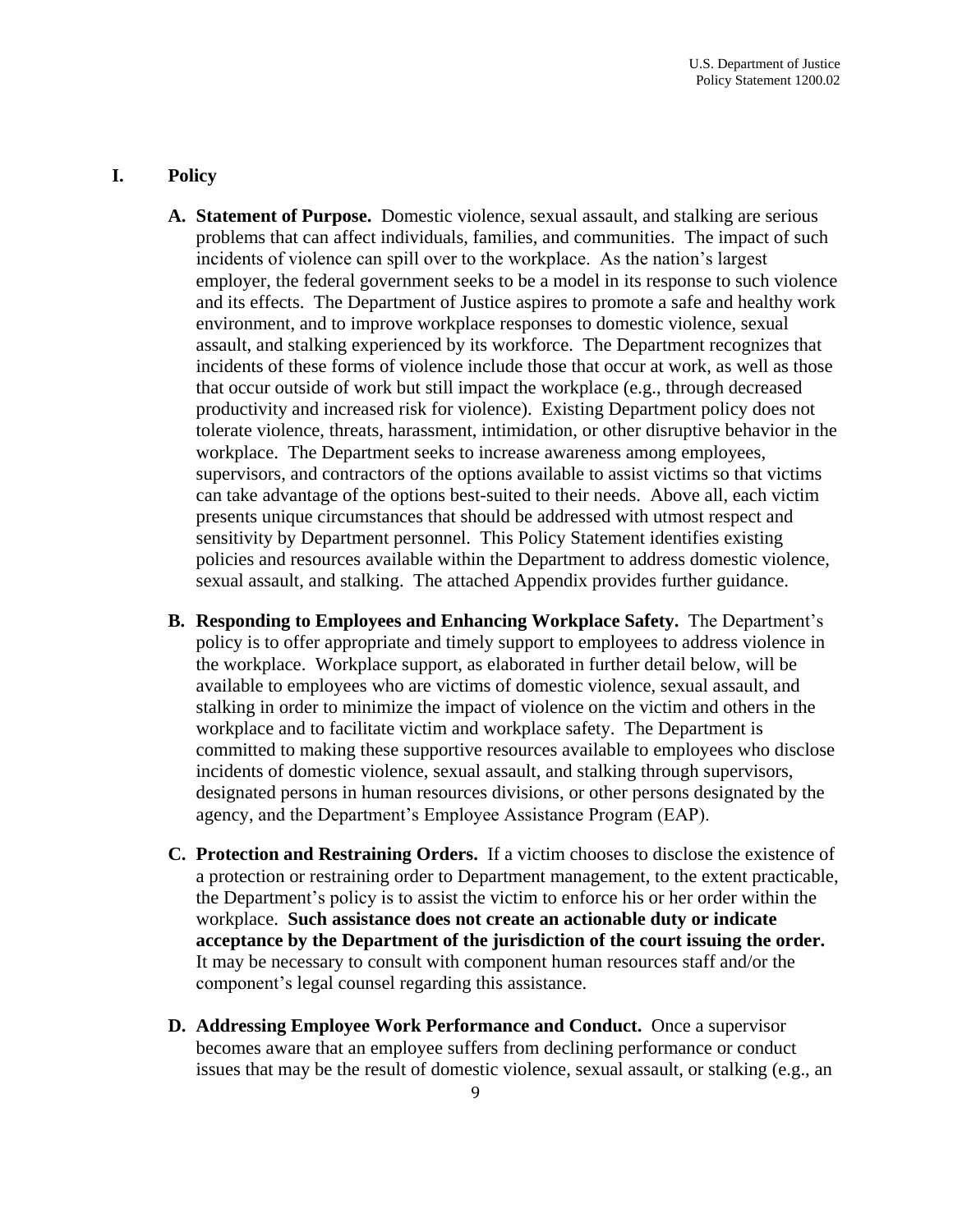appropriate discipline in misconduct cases involving a victim. Components should possible, while maintaining appropriate workplace standards. employee may be charged with AWOL for absences arising from domestic violence, sexual assault, or stalking), the impact of domestic violence, sexual assault, and stalking should be taken into consideration as a mitigating factor in determining any work to make sure that workplace policies do not re-victimize victims to the extent

<span id="page-9-0"></span> **E. Non-Discrimination and Non-Retaliation.** As per the Department's EEO Policy, no Departmental EEO policy may apply to incidents or reports of domestic or dating through an investigation of the facts alleged. The Department's EEO policy is located at applicant or employee will be denied equal employment opportunity because of race, color, religion, national origin, sex, gender identity, age, disability (physical or mental), genetic information, status as a parent, sexual orientation, marital status, political affiliation, or any other non-merit factor. In addition, the Department will maintain policies to allow all employees to work in an environment that is free from discrimination and harassment and in which employees may exercise their rights without fear of reprisal. Depending on the particular circumstances, Federal and violence, sexual assault, or stalking that occur in the workplace. However, whether discrimination has actually occurred in a particular instance must be determined

[http://www.justice.gov/jmd/eeos/policy.htm.](http://www.justice.gov/jmd/eeos/policy.htm) For information about how the equal employment opportunity laws may apply to a situation of domestic violence, please see the Equal Employment Opportunity Commission's publication

["Questions and Answers: The Application of Title VII and the ADA to Applicants or](http://www.eeoc.gov/eeoc/publications/qa_domestic_violence.cfm)  [Employees who Experience Domestic or Dating Violence, Sexual Assault, or](http://www.eeoc.gov/eeoc/publications/qa_domestic_violence.cfm)  [Stalking."](http://www.eeoc.gov/eeoc/publications/qa_domestic_violence.cfm)

<span id="page-9-1"></span> **F. Victim Autonomy, Confidentiality, and Recordkeeping.** The Department made pursuant to a statutory exception. The Department also recognizes the of the scope of such mandates. The Attorney General Guidelines for Victim and recognizes its Privacy Act obligation not to disclose information about individuals contained in systems of records absent written consent of the individual or a disclosure importance of victim autonomy and confidentiality. The confidentiality of employee or third-party information and records related to domestic violence, sexual assault, and stalking is critical. The Department's policy is to only maintain written records if required to do so, and it will make every effort to protect written information. Department employees shall keep information regarding victims of domestic violence, sexual assault, and stalking confidential, except as limited herein and by other laws, regulations, and Department policies, such as when the Department is investigating an incident occurring in the workplace. Department employees covered by child abuse reporting mandates must follow such mandates and inform the victim Witness Assistance [\(http://www.justice.gov/olp/pdf/ag\\_guidelines2012.pdf\)](http://www.justice.gov/olp/pdf/ag_guidelines2012.pdf) include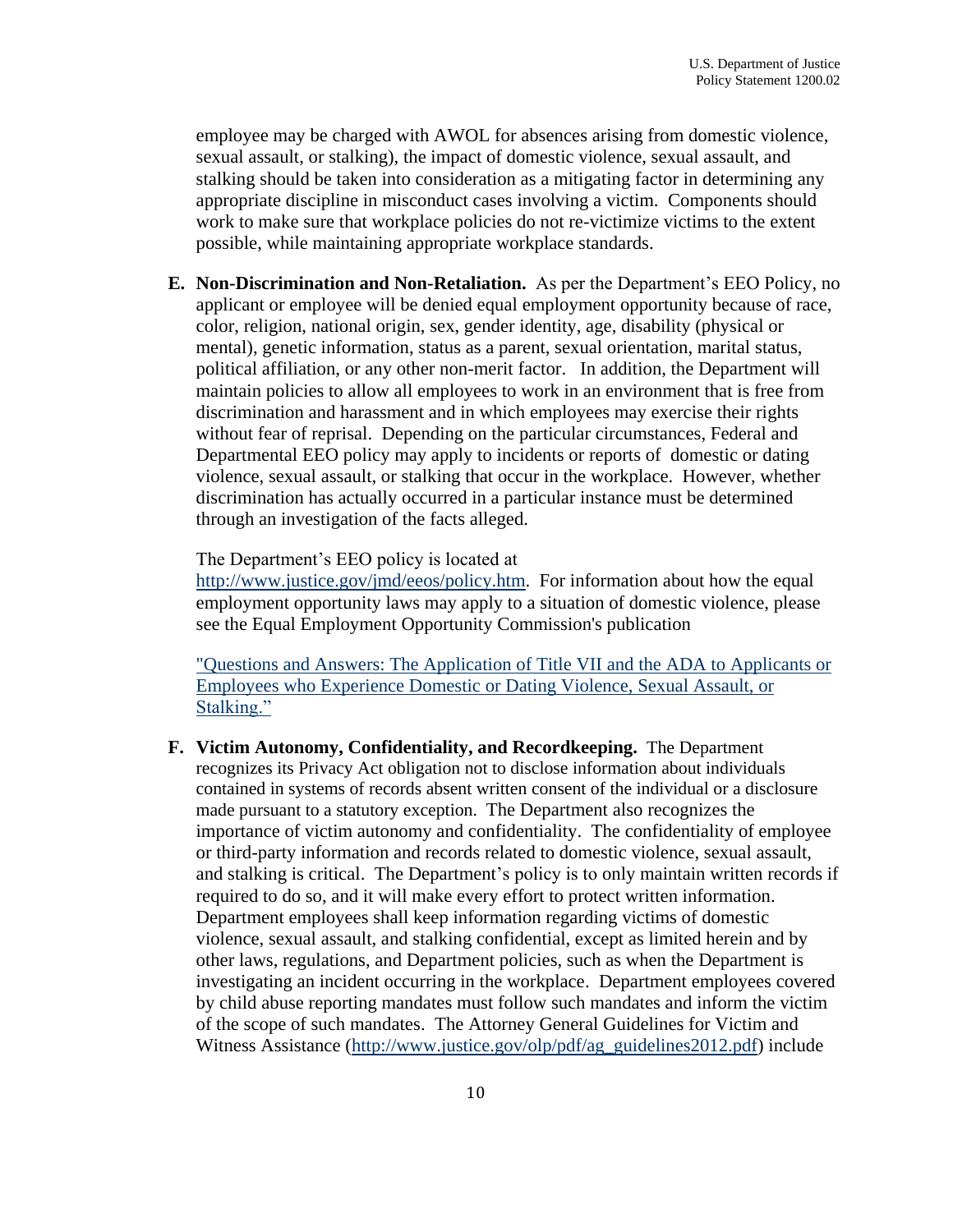Policy Statement 1200.02 information on child abuse reporting mandates applicable to Department personnel at Article III, L, 1, c.

- <span id="page-10-0"></span> **G. Reporting Conduct of Contractors.** Concerns regarding the conduct of contractors, officer's representative and/or Department security personnel. such as perpetration of domestic violence, sexual assault, or stalking, shall be promptly brought to the attention of the relevant contracting officer or contracting
- <span id="page-10-1"></span> **H. Additional Guidelines and Procedures.** The Department will develop and implement additional guidelines, policies, and procedures necessary to implement this Policy Statement.
- <span id="page-10-2"></span> **I. Disclaimer.** This Policy Statement is not intended to, and does not, create any right or benefit, substantive or procedural, enforceable at law or in equity by any party against the United States, its departments, agencies, or entities; its officers, employees, or agents; or any other person.

#### <span id="page-10-4"></span><span id="page-10-3"></span>**II. Roles and Responsibilities**

 **A. Component Heads.** Component Heads are responsible for addressing the following in their components.

- **1. Investigating Incidents.** It is the policy of the Department to provide a safe work violence, threats, harassment, intimidation, and other disruptive behavior. *See* environment for its employees and contractors. The Department will not tolerate [http://dojnet.doj.gov/jmdmemos/memo112508.pdf.](http://dojnet.doj.gov/jmdmemos/memo112508.pdf) Department components will take immediate steps to investigate incidents perpetrated in the workplace by employees or contractors, and brought to the attention of Department management and, if Department employees are involved, take appropriate disciplinary action.
- **2. Resources, Referrals, and Points of Contact for Victims.** As described in the Appendix, one way of addressing the needs of victims is to have a Domestic Violence, Sexual Assault, and Stalking Response group to provide resources, referrals and points of contact for victims. Component Heads shall clearly notify employees and contractors of how to access the following resources and points of contact.
	- **a. Resources for Victims.** Each Department component shall maintain a list of resources for victims of domestic violence, sexual assault, and stalking, and shall provide employees and contractors with applicable information regarding local and/or national service providers, and EAPs for employees, that can support victims. This shall also include information on how victims can contact the Justice Protective Service, Federal Protective Service (FPS), or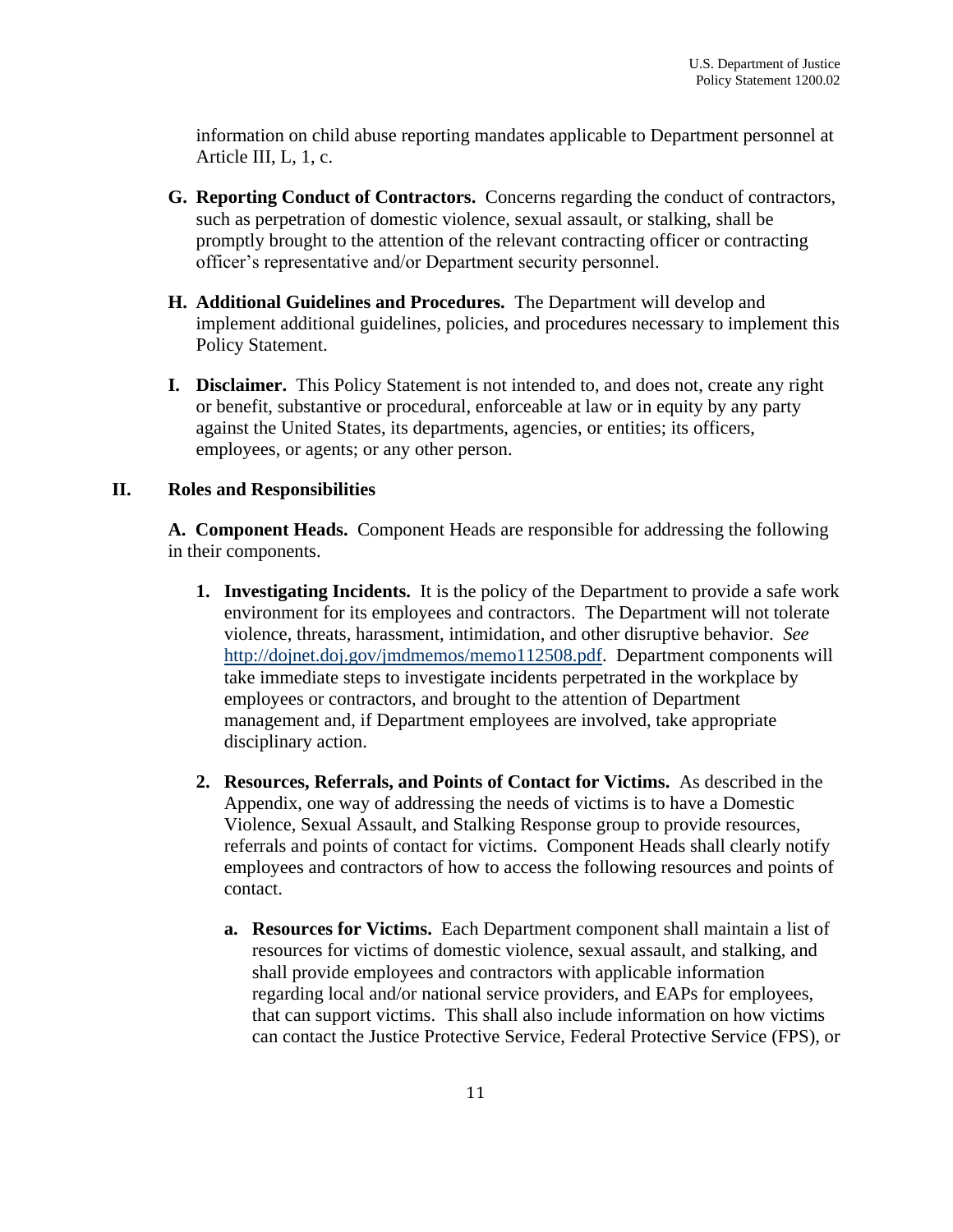other appropriate security or law enforcement personnel, if victims wish to have a police report taken about incidents occurring in the workplace.

- a disclosure. Employees may resort to these alternative contacts in cases friend or co-worker of an alleged abuser, the supervisor is the alleged abuser Response Group as discussed in the appendix to provide this support to **b. Referral for Employees.** Department components shall create a list of designated supervisors, component personnel, and EAP contacts to whom employees may disclose domestic violence, sexual assault, or stalking concerns. This list shall include procedures to be used when an employee is concerned that his or her supervisor will not be sufficiently responsive to such where they do not feel comfortable discussing the concern with the supervisor (e.g. when an employee feels victimized in the workplace, the supervisor is a etc.). Components may use a Domestic Violence, Sexual Assault, and Stalking employees.
- **c. Referral for Contractors.** Component Heads shall identify points of contact for contractors to report incidents of domestic violence, sexual assault, and stalking perpetrated against them in the federal workplace. At least one point of contact shall be an employee who does not supervise the contractor's work.
- **d. Departmental Point of Contact for Victims.** At a victim's request, Department components will offer a point of contact with whom the victim can stay in touch regarding ongoing needs. Such contact will increase the likelihood that the Department will receive critical updates on the alleged perpetrator's whereabouts, the status of legal proceedings, and will increase the overall safety of the workplace and the victim.
- **3. Safety Planning.** At a victim's request, the employing component will assist in safety planning. An adequate response includes the development of a workplace safety plan that includes and respects the views and preferences of affected employees and may also involve Department security personnel, FPS, and EAPs. The Appendix contains more detail on the development of such safety plans.
- **4. Workplace Flexibilities for Employees.** Consistent with the interests of the management determines that such options are feasible and applicable, these absences. Whether specific arrangements are appropriate in an individual Department management. Component heads shall develop guidelines and training Department, Component Heads should provide employees with options that permit them to continue to perform their jobs while providing, to the extent possible, a safe environment for them and their co-workers. Where Department workplace flexibilities may include, but are not limited to, new or revised telework agreements, additional security at work sites, work schedule adjustments, relocation of workspace, telephone extension changes, or approved instance will be determined on a case-by-case basis, at the discretion of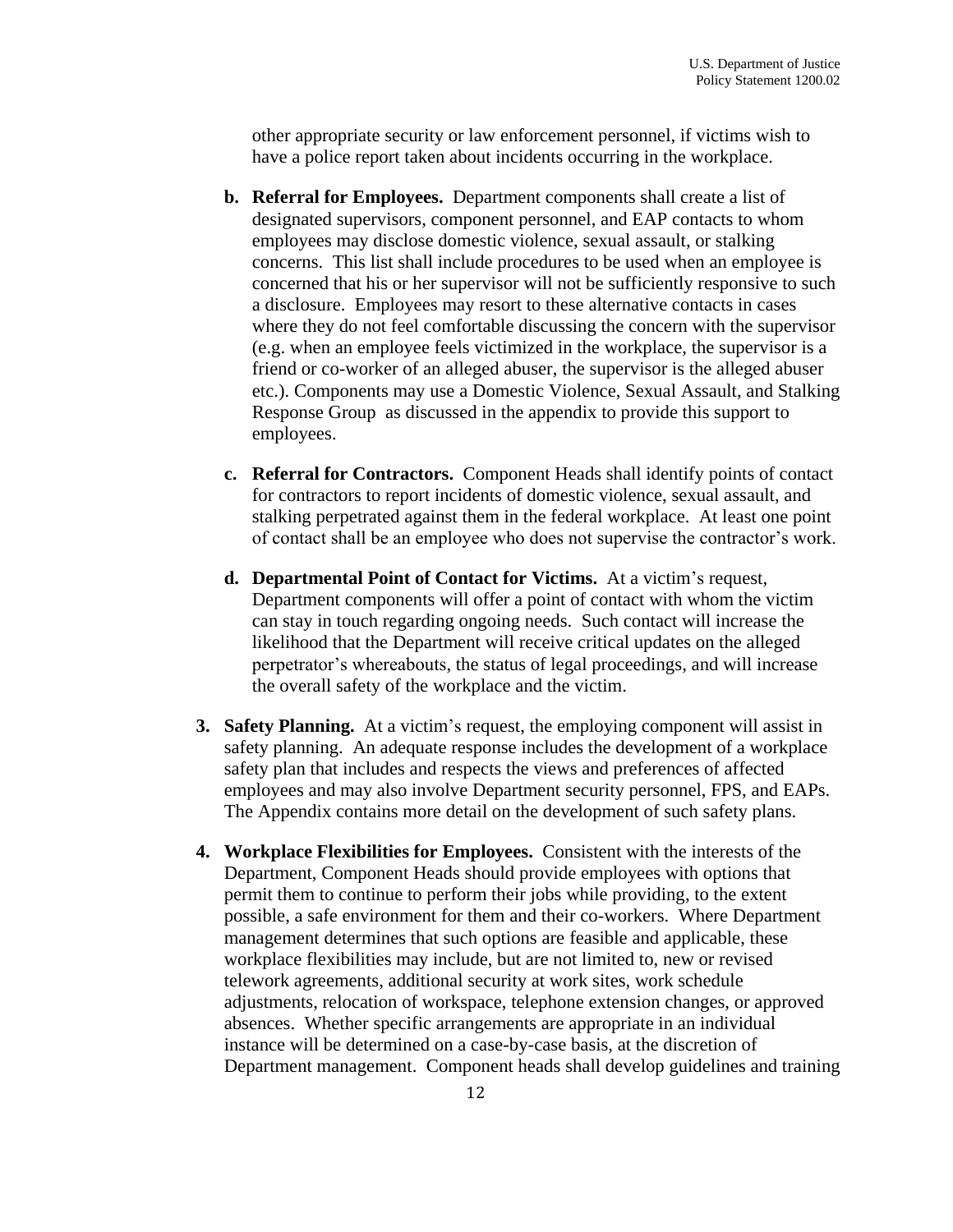address concerns in ways that employees deem safe and appropriate. that describe options available to employees to maintain employment and to

- **5. Workplace Awareness and Outreach.** Department components shall distribute this Policy Statement to all current employees and contractors. New employees and contractor staff shall receive this Policy Statement upon commencement of employment.
- EAPs, employees, interns and volunteers to complete training coordinated by the Justice Management Division (JMD), about the effects of domestic violence, repeated at a minimum on a biennial basis. **6. Training.** Beginning during Fiscal Year 2015, all Department components shall require supervisors, human resources personnel, internal or external Employee sexual assault, and stalking impacting the workplace. This training shall be
- of incident reports to evaluate the quality of the response. Each component shall send a report to JMD Human Resources describing the result of its annual review. **7. Monitoring and Evaluating Department Responses.** Department components must conduct annual reviews of their procedures, policies, training and practices under this Policy Statement, including number of employees trained, and reviews

#### **B. Justice Management Division and Office on Violence Against Women.**

- **1. Training.** The JMD Human Resources Staff, in consultation with the Office on The JMD Human Resources Staff and OVW will also develop supplemental Violence Against Women (OVW), will develop and coordinate training for employees on domestic violence, sexual assault, and stalking, including understanding the dynamics of these crimes and resources available for victims. training for supervisors, human resources personnel, and EAPs, which will include topics such as how to talk to employees about domestic violence, sexual assault, and stalking, and how to respond appropriately to victims. Basic employee training and supplemental training will be available on an electronic portal accessible to all components.
- Resources Staff will compile the results of the annual component reviews **2. Monitoring and Evaluating Department Responses**. The JMD Human described above into an annual report to the Assistant Attorney General for Administration.
- **3. Technical Assistance.** OVW will be available for on-going technical assistance to implement this Policy Statement.
- <span id="page-12-0"></span> **C. Employees.** All employees are expected to become familiar with this Policy with this Policy Statement. Statement and are required to participate in initial and ongoing training associated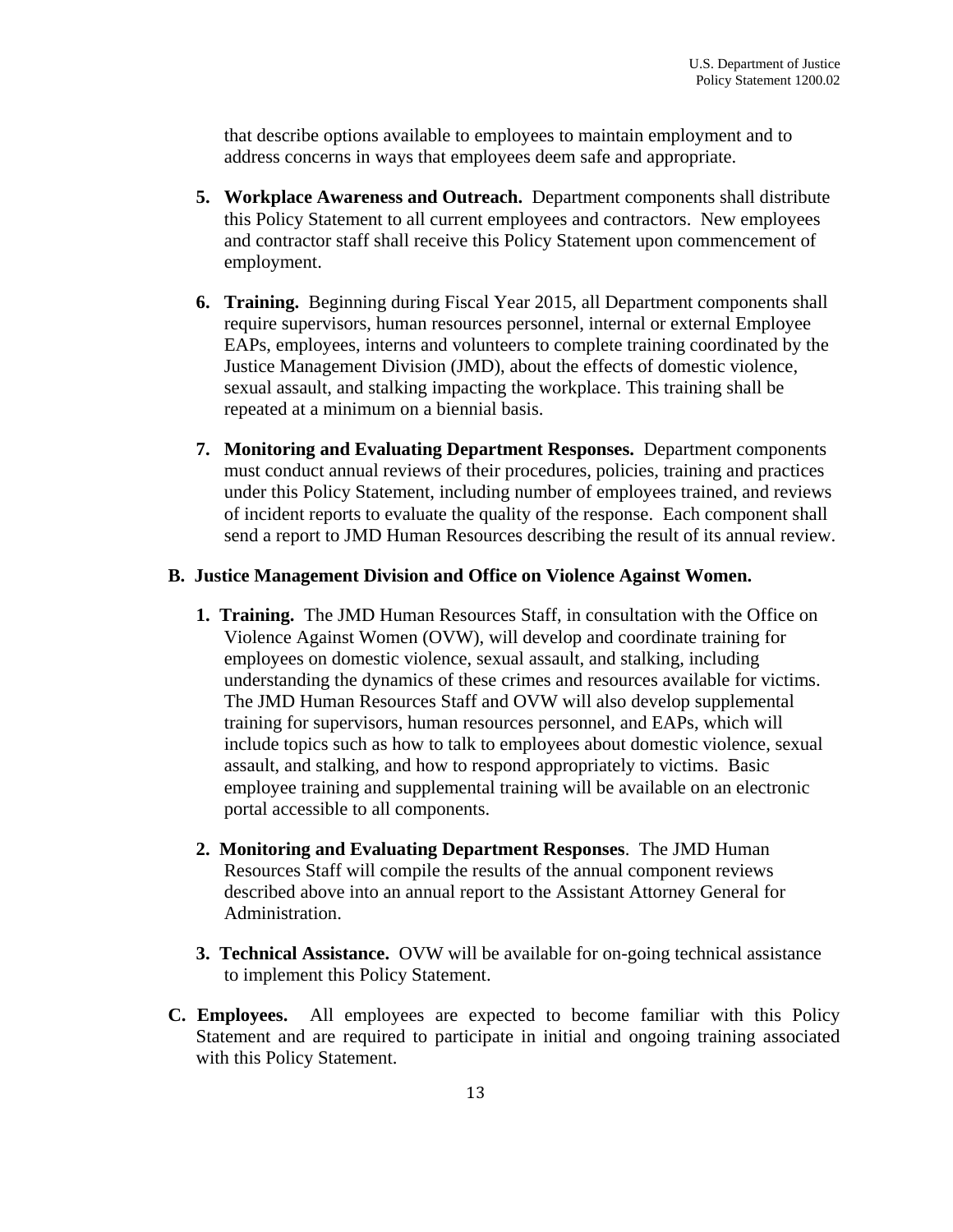**D. Contractors.** All contractors are expected to become familiar with this Policy Statement.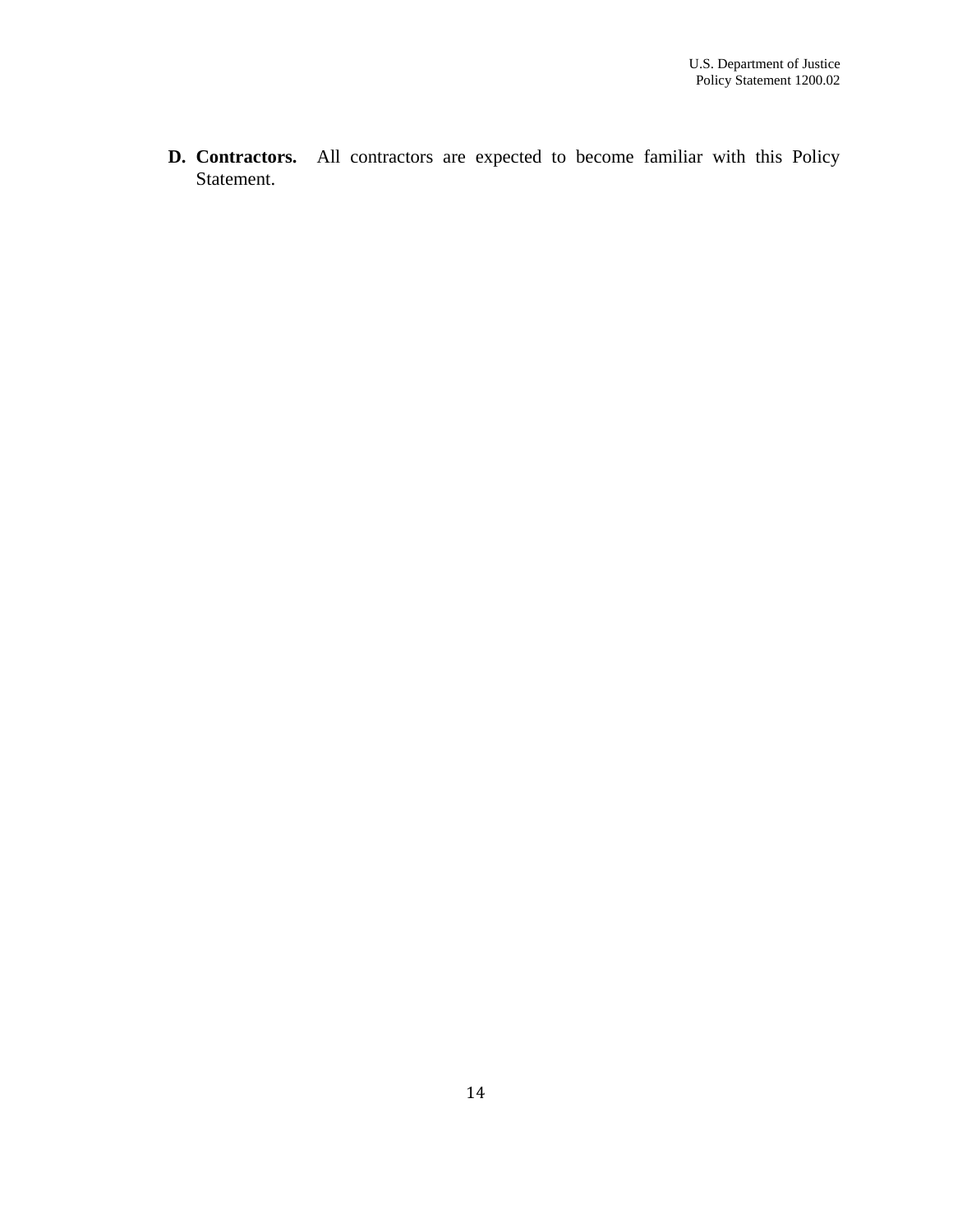### **APPENDIX**

#### <span id="page-14-0"></span>GUIDANCE ON IMPLEMENTING FEDERAL WORKPLACE RESPONSES TO DOMESTIC VIOLENCE, SEXUAL ASSAULT, AND STALKING

This Appendix provides Department components with guidance to assist them in implementing this Policy Statement. The resources, authorities, and related Departmental policies identified in this Appendix are available to address domestic violence, sexual assault, and stalking in the workplace.

#### CONFIDENTIALITY AND RECORDS

 The Department recognizes that a victim may have concerns regarding privacy, confidentiality,  and/or removal of the perpetrator from the workplace. and autonomy in relation to the victim's disclosure of information regarding violence, including stalking, cyberstalking, attempts, threats, harassment, intimidation, sexual assault and physical violence. Department personnel should make every effort to honor the victim's preferences regarding the extent of disclosure, unless to do so could result in physical harm to any person, jeopardize safety within the workplace, or there is another compelling need to disclose without the victim's consent, including the need for an administrative or other investigation, or discipline

 that may be necessary in order to implement workplace safety options or otherwise assist the with whom the Department intends to further disclose the victim's information, and should explain the necessity and purpose of the disclosure. Such further disclosures, for example, might Whenever possible, Department personnel should inform the victim regarding further disclosures victim. Department personnel should provide the victim with the name and title of the person be necessitated if a victim discloses imminent harm to a child. Components should observe federal and state laws governing mandatory disclosure of abuse of vulnerable persons (children, the elderly, and victims of domestic violence).

 When information provided by a victim must be disclosed within and/or external to the Department (such as due to security reasons), the Department will limit the breadth and content of such disclosure to information reasonably necessary to meet the purpose of the disclosure (such as preventing physical harm to a person).

 Any type of monitoring or evaluation depends, in part, on written or electronic records. It is crucial that any records relevant to domestic violence, sexual assault, and stalking incidents be kept in a confidential place and only shared, as necessary, with appropriate personnel, such as those involved in security or management roles.

See page 18 of [The Office of Personnel Management Guidance for Agency-Specific Domestic](http://www.opm.gov/policy-data-oversight/worklife/reference-materials/guidance-for-agency-specific-dvsas-policies.pdf)  [violence, Sexual Assault, and Stalking Policies](http://www.opm.gov/policy-data-oversight/worklife/reference-materials/guidance-for-agency-specific-dvsas-policies.pdf) for further discussion on confidentiality.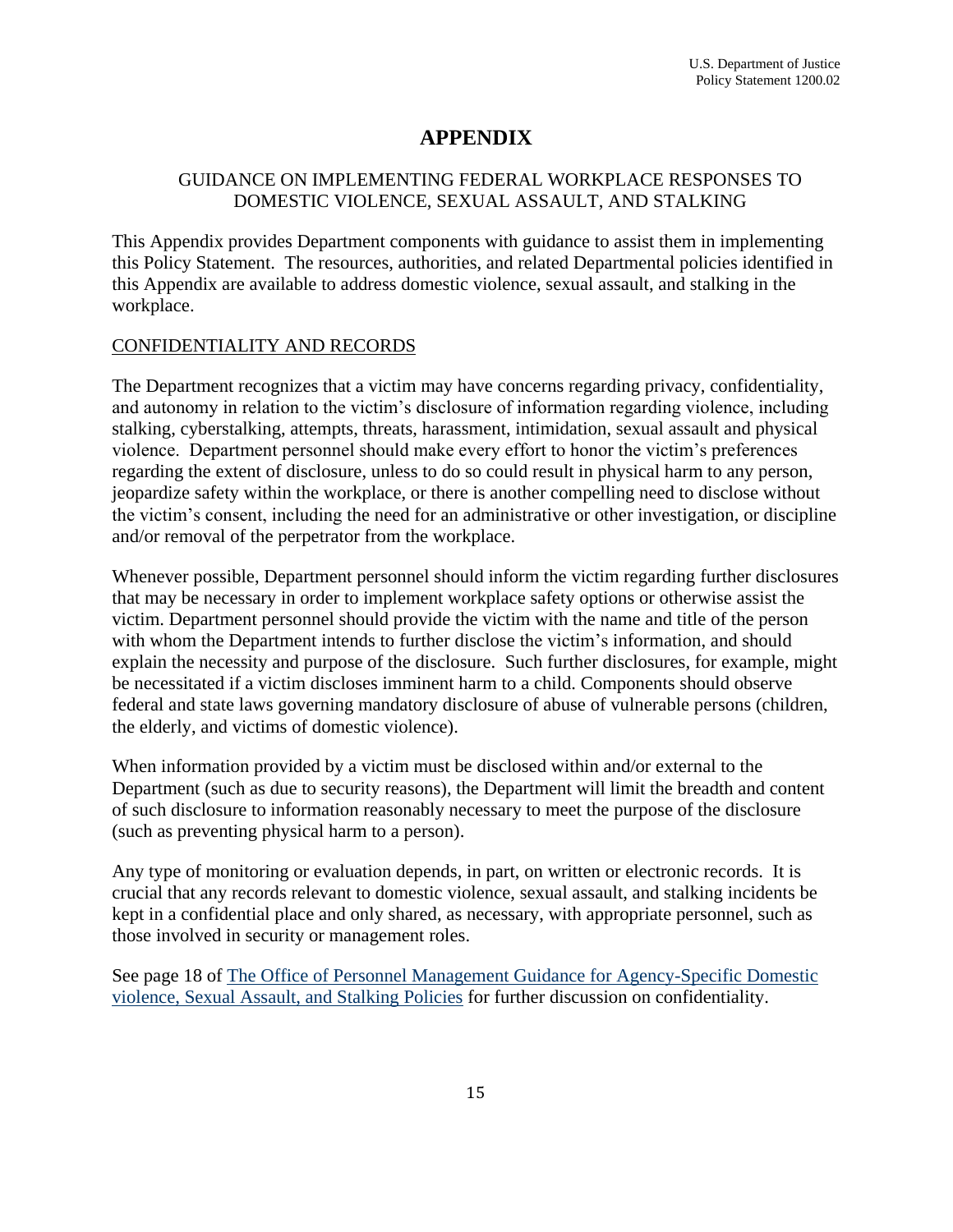## **RESOURCES, REFERRALS, AND POINTS OF CONTACT** Policy Statement 1200.02<br>RESOURCES, REFERRALS, AND POINTS OF CONTACT

#### **Domestic Violence, Sexual Assault, and Stalking Response Group**

 Each Department component should create a Domestic Violence, Sexual Assault, and stalking impacting the workplace. This Response Group should be trained to address the employee assistance, or other relevant offices. Stalking Response Group to assess incidents of domestic violence, sexual assault, and needs of domestic violence, sexual assault, and stalking victims. As appropriate, it should include representatives such as those from each component's security, human resources,

 elements of a plan to enhance the safety of the victim and the workplace, and to support the victim to the extent practicable consistent with the needs of the workplace. The victim's own assessment of the threat, should be respected to the extent practicable. Domestic Taking into consideration the confidentiality section (above), Department personnel who identify a situation governed by this Policy Statement may consider contacting Response Group members to consult with a victim and to develop and recommend to management wishes regarding how much information is made available to others, as well as the victim's violence, sexual assault, and stalking situations do not always need to be escalated to the Response Group level. In many instances, a victim can effectively handle the situation with his or her supervisor.

 As part of the Response Group, each component shall have a point of contact for contractors supervise the work of a reporting contractor.<br>SAFETY PLANNING to report incidents of domestic violence, sexual assault, and stalking perpetrated against them in the federal workplace. At least one point of contact will be someone who does not

Developing a workplace safety plan that includes and respects the views and preferences of victims is an essential element of threat management.

Component supervisors, human resources staffs, EAPs, and security personnel are encouraged to assist employees in developing safety plans. Where feasible and appropriate, this planning may involve temporary changes, such as moving the employee to a more secure location or instituting a variable work schedule. Relevant Department security personnel should be made aware of any restraining orders and should be provided with photographs of the alleged perpetrator, if available.

In addition, Department security personnel can advise victims on the following types of issues:

• Dealing with telephone, internet, or mail harassment;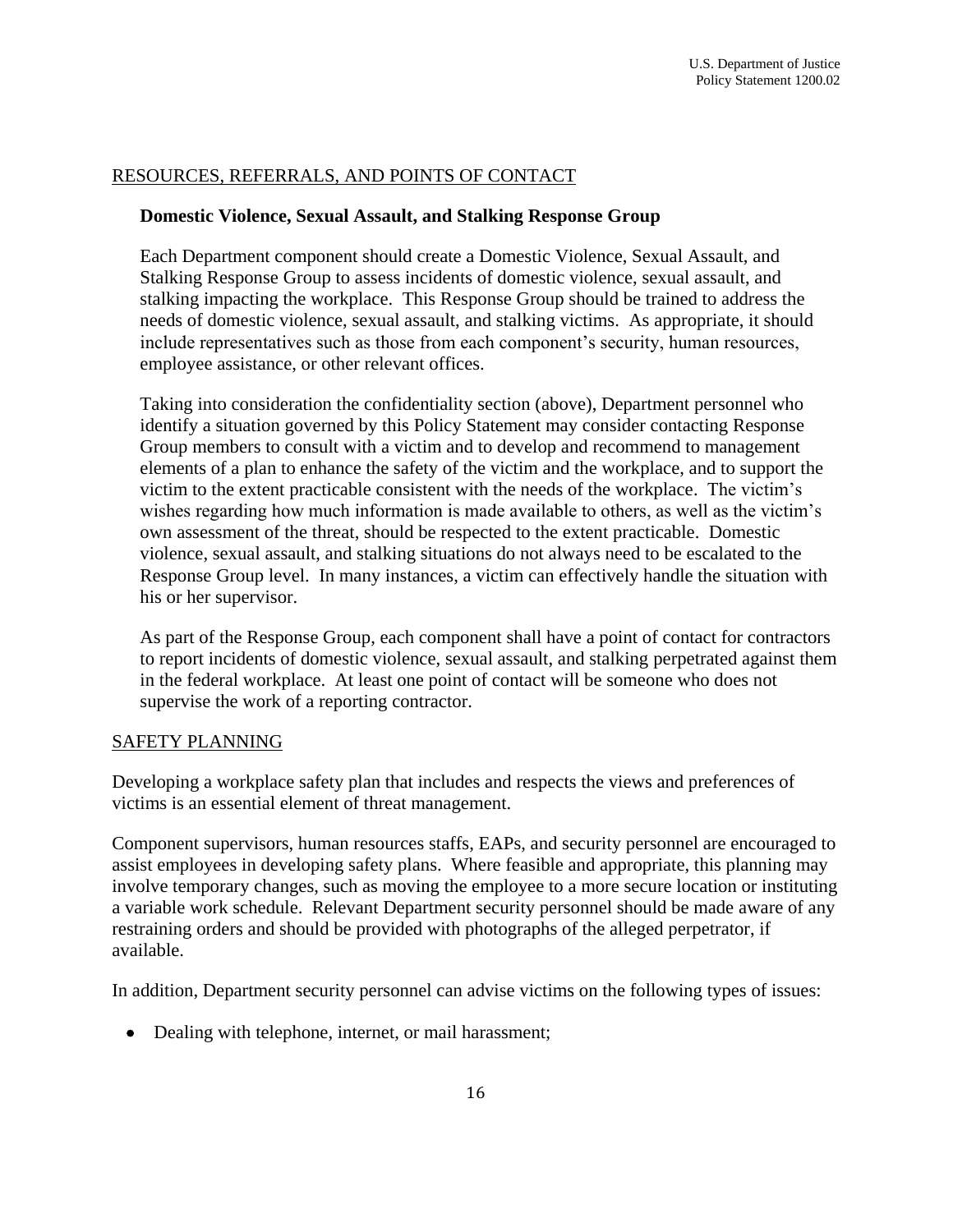- Addressing safety when entering or leaving a worksite, including walking between parking lots and worksite buildings;
- Using technology to enhance safety (e.g., cellular phones);
- What to do if confronted in the workplace by perpetrator who is a co-worker and an alleged abuser; and
- What to do if the victim sees an alleged abuser trying to enter the workplace.

 other victim concerns. Department security personnel should also refer victims to appropriate Department employee assistance programs (EAPs), as well as the Federal Protective Service (FPS), local law enforcement and community resources. These resources can assist victims with navigating the criminal justice system, obtaining a temporary restraining order and legal representation, and

#### **Addressing Computer Technology Concerns**

 concerns include the alleged perpetrator's use of computer technology to harass or stalk a In consultation with the victim, the Department's security personnel should coordinate with their components' computer technology personnel to address victim safety concerns. These victim, as well as using information on the Department's website about the victim that could potentially be used to harm the victim. As appropriate, the above-described safety plan should address these concerns, including removing identifying information, such as the victim's telephone number and office location, from the Department and its components' public websites.

#### **Working with Local Law Enforcement**

 should be contacted when there is a reasonable risk that an incident of violence may occur Appropriate Department personnel may determine that local law enforcement agencies impacting the victim or the workforce. Local police may have information that could be helpful in assessing the level of threat against the employee while he or she is at work; for example, they may have dealt with the alleged perpetrator in the past and be familiar with his or her patterns of behavior. Taking into consideration the confidentiality concerns discussed earlier, it is critical that victims be informed that the police will be notified.

#### **Protection and Restraining Orders**

A victim may seek an order of protection, or may receive a restraining order, as part of his or her efforts to become safe and as part of his or her workplace safety plan. A Department workplace may or may not be included on an order as a location from which an alleged perpetrator must remain away.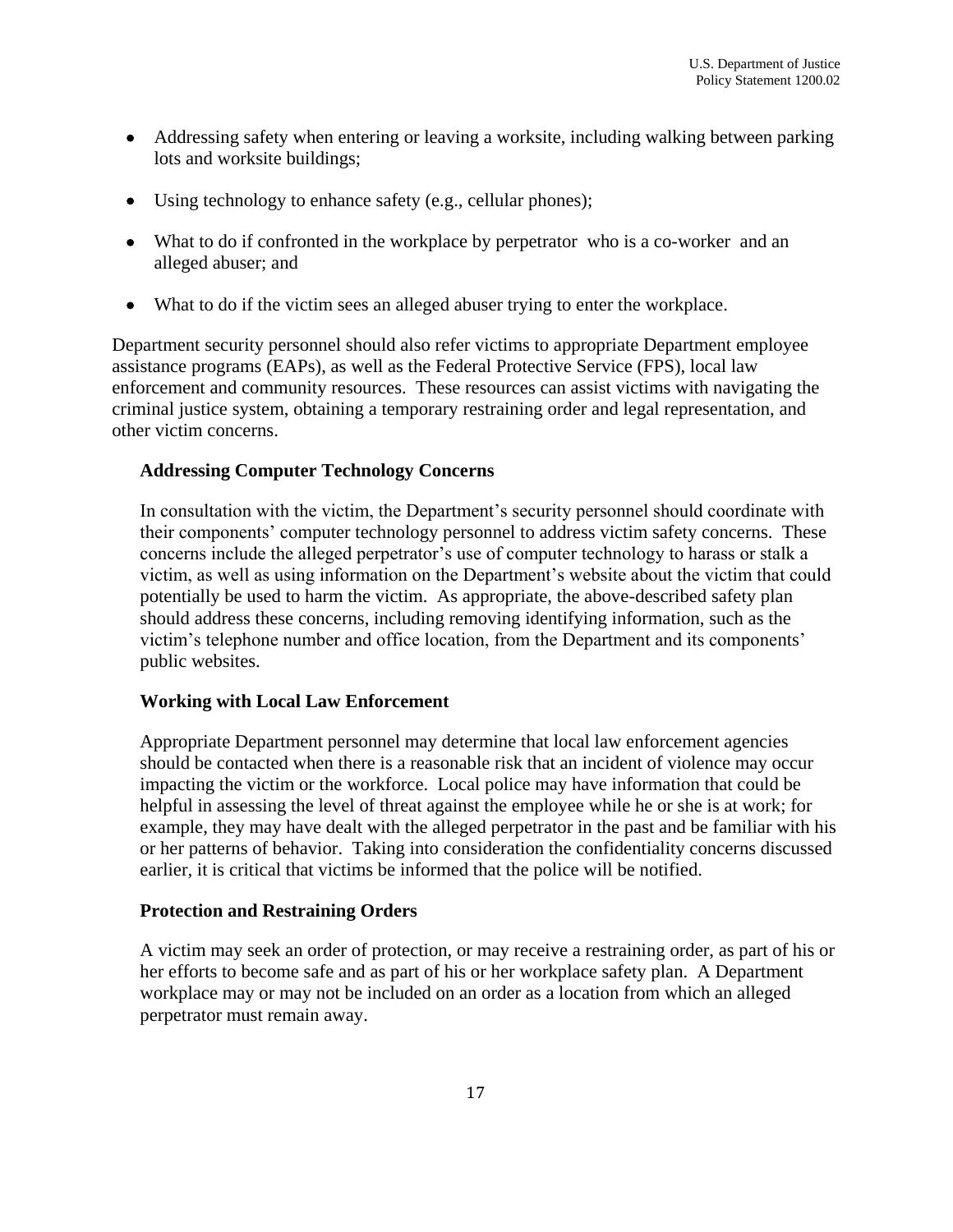Department components should maintain such orders in a confidential and separate file from employees' personnel files.

#### **Other**

Components should respond to employee requests for information and documentation from the workplace, such as e-mail or voice-mail messages, that could support their efforts in the justice system or to obtain and maintain safety from an alleged perpetrator, to the greatest extent possible on a case-by case basis, subject to the scope of the Freedom of Information Act and applicable privacy laws.

#### **FLEXIBILITIES**

#### **Leave**

The Department recognizes that employees may require work schedule adjustments and time off in order to secure medical or legal assistance or counseling, attend court proceedings, relocate, or make other safety arrangements. These responsibilities may also include caring for family members who have been impacted by the abuse or violence. Employees should work with their servicing personnel office to determine the most appropriate form of leave available. [The Office of Personnel Management Guidance for Agency-Specific Domestic](http://www.opm.gov/policy-data-oversight/worklife/reference-materials/guidance-for-agency-specific-dvsas-policies.pdf)  [Violence, Sexual Assault, and Stalking Policies](http://www.opm.gov/policy-data-oversight/worklife/reference-materials/guidance-for-agency-specific-dvsas-policies.pdf) provides information on the different types of leave that may be available and how they may be used for victims of domestic violence, sexual assault, and stalking.

#### **Addressing Physical Layout of Worksite**

 discretion. For example, victims who work in locations that are accessible to the general Sexual Assault, and Stalking Response Group to come up with alternative plans with the To the extent practicable, Department security personnel, supervisors, and other appropriate Department staff should work with victims to assess the physical layout of the worksite, identify possible threats to victim safety, and changes that can be made to enhance safety. Whether changes will be made will be assessed on a case-by-case basis, at management's public or where their view of people coming and going is obstructed may have an increased sense of safety with a change in the physical placement or layout of their offices. Public service environments may present challenges requiring a component's Domestic Violence, assistance of law enforcement, if necessary, and in consultation with victims.

 alleged perpetrator. This relocation should be handled with the strictest confidentiality and respect for victim autonomy related to worksite relocation. If the component has workplaces in multiple locations, it may be helpful, and potentially lifesaving, to offer to relocate a threatened victim to an alternate worksite unknown to the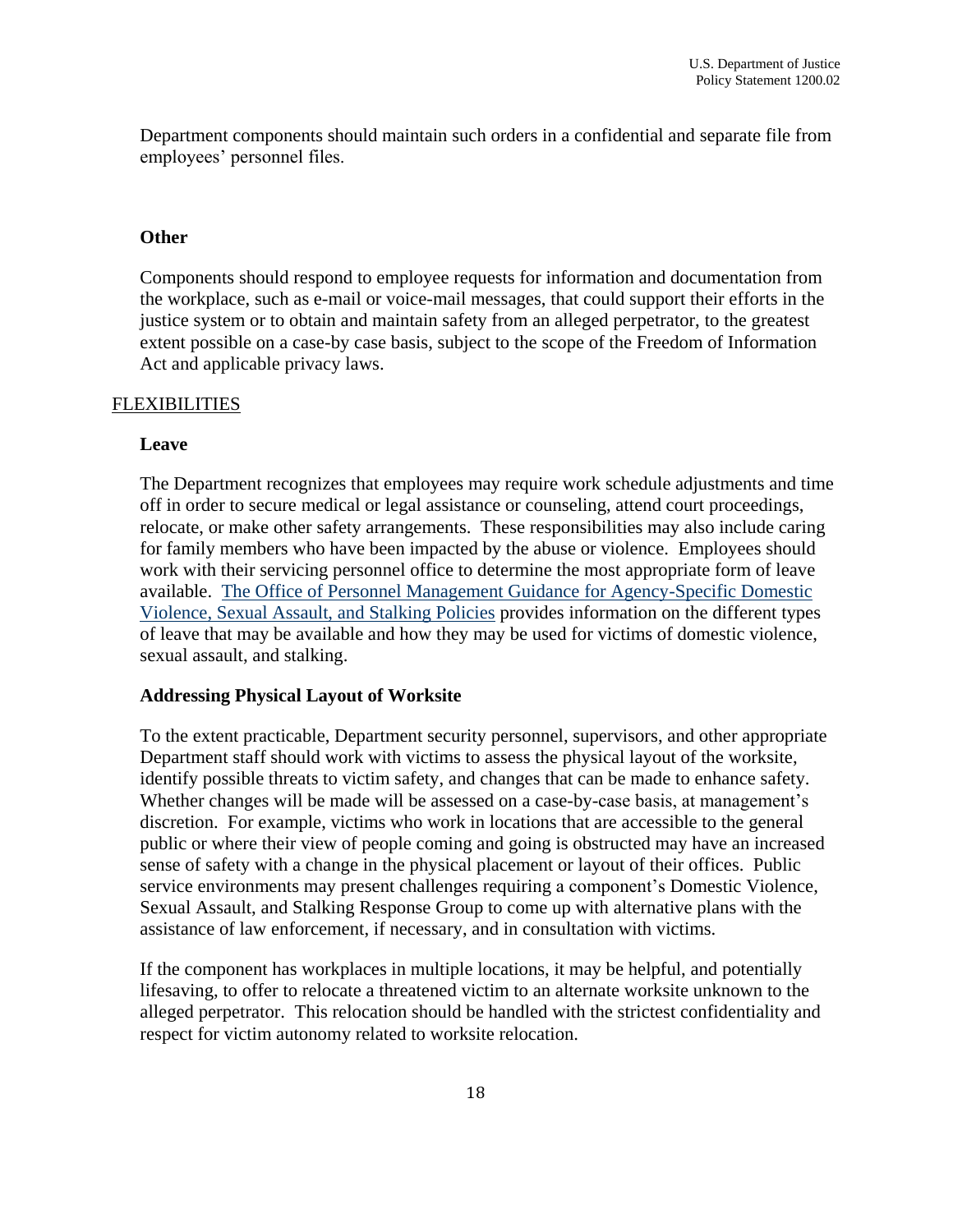#### EMPLOYEES AS ALLEGED OFFENDERS

#### **Zero Tolerance for Violence in the Workplace**

[http://dojnet.doj.gov/jmdmemos/memo112508.pdf.](http://dojnet.doj.gov/jmdmemos/memo112508.pdf) Incidents of domestic violence, sexual Employees are reminded of the Department's policy on violence in the workplace. *See*  assault, and stalking in the workplace should immediately be reported to a supervisor or manager. Individuals committing such acts in the workplace may be removed from the premises, subject to disciplinary or other adverse action (up to and including removal from Federal service), and subject to arrest and/or prosecution.

#### **Firearms and Workplace Safety**

Relevant to domestic violence, employees are reminded of federal law prohibiting possession of firearms. Specifically, under certain provisions of the Federal Gun Control Act, persons subject to a qualifying protection order (18 U.S.C.  $\S 922 \text{ (g)}(8)$ ) or convicted of a qualifying misdemeanor crime of domestic violence  $(18 \text{ U.S.C. } § 922(g)(9))$  are prohibited from possessing firearms or ammunition. For more information about these provisions, see <http://www.atf.gov/files/publications/download/i/atf-i-3310-3.pdf>and [http://www.atf.gov/files/publications/download/i/atf-i-3310-2.pdf.](http://www.atf.gov/files/publications/download/i/atf-i-3310-2.pdf)

The provision relating to misdemeanor crimes of domestic violence, also known as the "Lautenberg Amendment," does not have an official use exemption. This means that if a person is convicted of a qualifying misdemeanor crime of domestic violence, he or she may not possess firearms even for official use, such as during duty as a law enforcement officer.

In addition, federal law prohibits the knowing possession of, or the causing to be present, firearms or other dangerous weapons in federal facilities and federal court facilities by all persons not specifically authorized by [18 U.S.C. § 930\(d\).](http://www.law.cornell.edu/uscode/text/18/930) (See, [41 C.F.R. § 102-74.440.](http://www.law.cornell.edu/cfr/text/41/102-74.440))

#### **Self-Reporting**

allegations of misconduct. See [http://dojnet.doj.gov/jmd/seps/pdf/policy\\_self\\_reporting.pdf.](http://dojnet.doj.gov/jmd/seps/pdf/policy_self_reporting.pdf) Employees are reminded of the Department's policy regarding self-reporting of arrests and Any employee who is arrested must immediately self-report in writing the fact of an arrest to his or her supervisor or a higher-level official in the chain of command, and to the relevant component Security Programs Manager (SPM). Those employees who have access to national security information (NSI), are in high-risk positions (Risk Level 6), or carry weapons in their official capacity are also required to report in writing any on or off-duty allegations of misconduct. Such misconduct would include incidents of domestic violence, sexual assault, or stalking.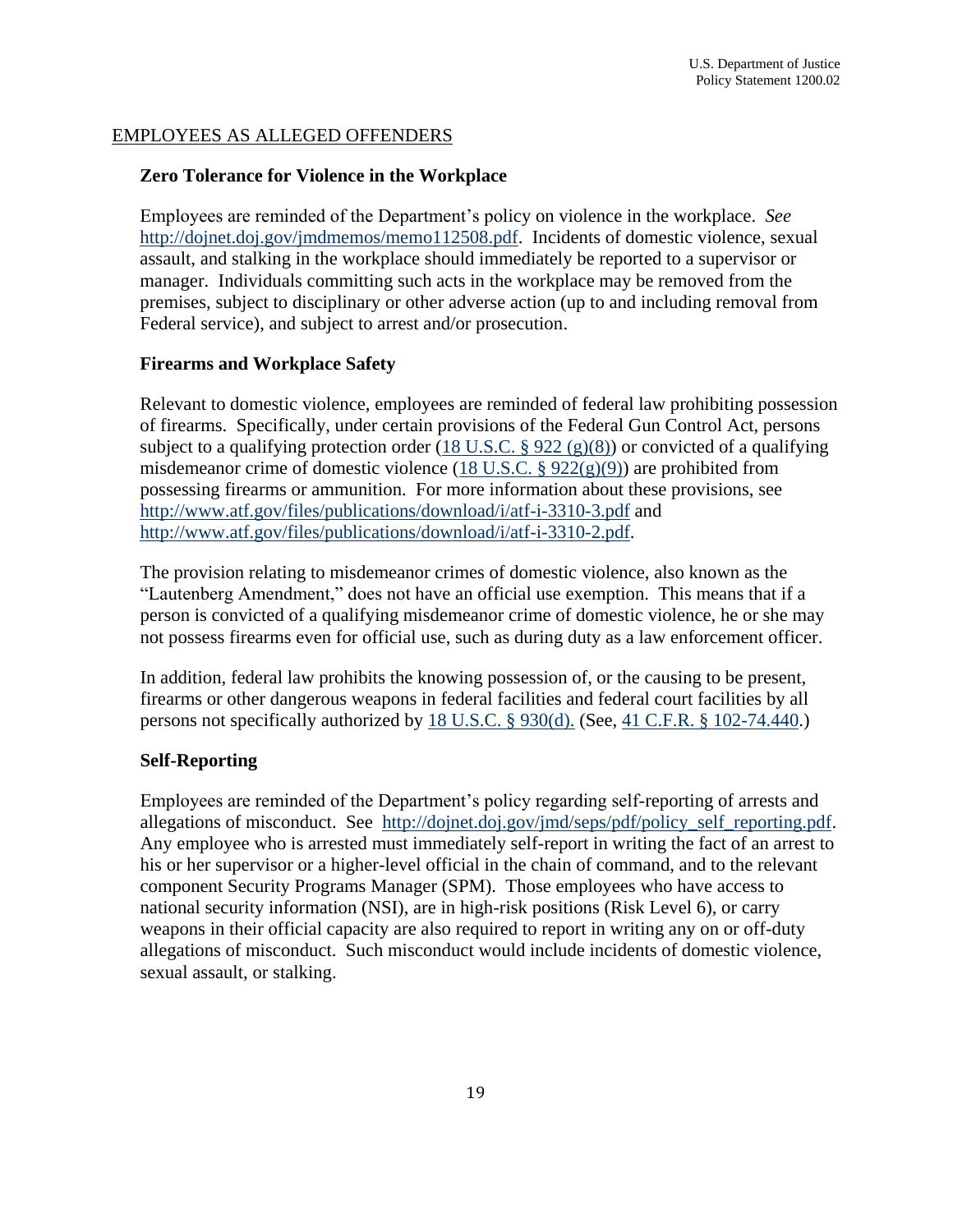#### **Nexus and Scope of Discipline**

 her duties or some other legitimate governmental interest that promotes the efficiency of the General Counsel for advice and guidance on this issue. The particular facts and When taking an adverse action against an employee, a government agency must show some direct "nexus" between the misconduct involved and the employee's ability to perform his or service. When misconduct happens in the workplace or during duty hours, a nexus is implied, but a nexus would have to be shown for off-duty misconduct that, in this context, involves domestic violence, sexual assault, and stalking. Department components are strongly encouraged to contact their servicing Human Resources Offices and Offices of circumstances of each case heavily affect the determination of whether discipline for off-duty misconduct is appropriate.

If the conduct fits the definition of "sexual harassment," there is a separate Attorney General Memorandum ensuring that "Immediate and appropriate corrective action will be taken to

address any form of harassment." (See [http://www.justice.gov/jmd/eeos/agmemo.html.](http://www.justice.gov/jmd/eeos/agmemo.html))<br>This topic is discussed in more depth in <u>The Office of Personnel Management Guidance for</u> [Agency-Specific Domestic violence, Sexual Assault, and Stalking Policies](http://www.opm.gov/policy-data-oversight/worklife/reference-materials/guidance-for-agency-specific-dvsas-policies.pdf) at pages 15-16.

#### TRAINING

programs addressing workplace violence prevention, health and safety, and sexual harassment. programs addressing workplace violence prevention, health and safety, and sexual harassment. If such additional training is undertaken, components should coordinate with OVW on the Training on domestic violence, stalking and sexual assault for employees may involve partnering with local domestic and sexual violence experts to offer employees immediate access to people with critical expertise. Also, domestic and sexual violence content may be incorporated into general work/family seminars, EAP orientations, basic manager training, and other educational content.

#### **CONTRACTORS**

 engaging in or allowing their employees to engage in sexual harassment. Contractors are also sexual assault, or stalking. Contractors who believe they are victims of domestic violence, The Department workplace also includes contractor employees of vendors or independent contractors. Such personnel are not Department employees. [Executive Order 11246,](http://www.dol.gov/ofccp/regs/statutes/eo11246.htm) as amended, sets requirements for Federal contractors on non-discriminatory practices and prohibits contractors from discriminating against their employees on the basis of sex, including by required to comply with [Title VII of the Civil Rights Act of 1964,](http://www.eeoc.gov/laws/statutes/titlevii.cfm) including its prohibition on sex discrimination. Prohibited behavior could occur in conjunction with domestic violence, sexual assault, or stalking in the federal workplace should bring such conduct to the attention of a component point of contact. Contractors who are victims of domestic violence, sexual assault, or stalking outside of the federal workplace, but who are concerned for their safety while in the federal workplace, may consult with Department security personnel for safety planning assistance.